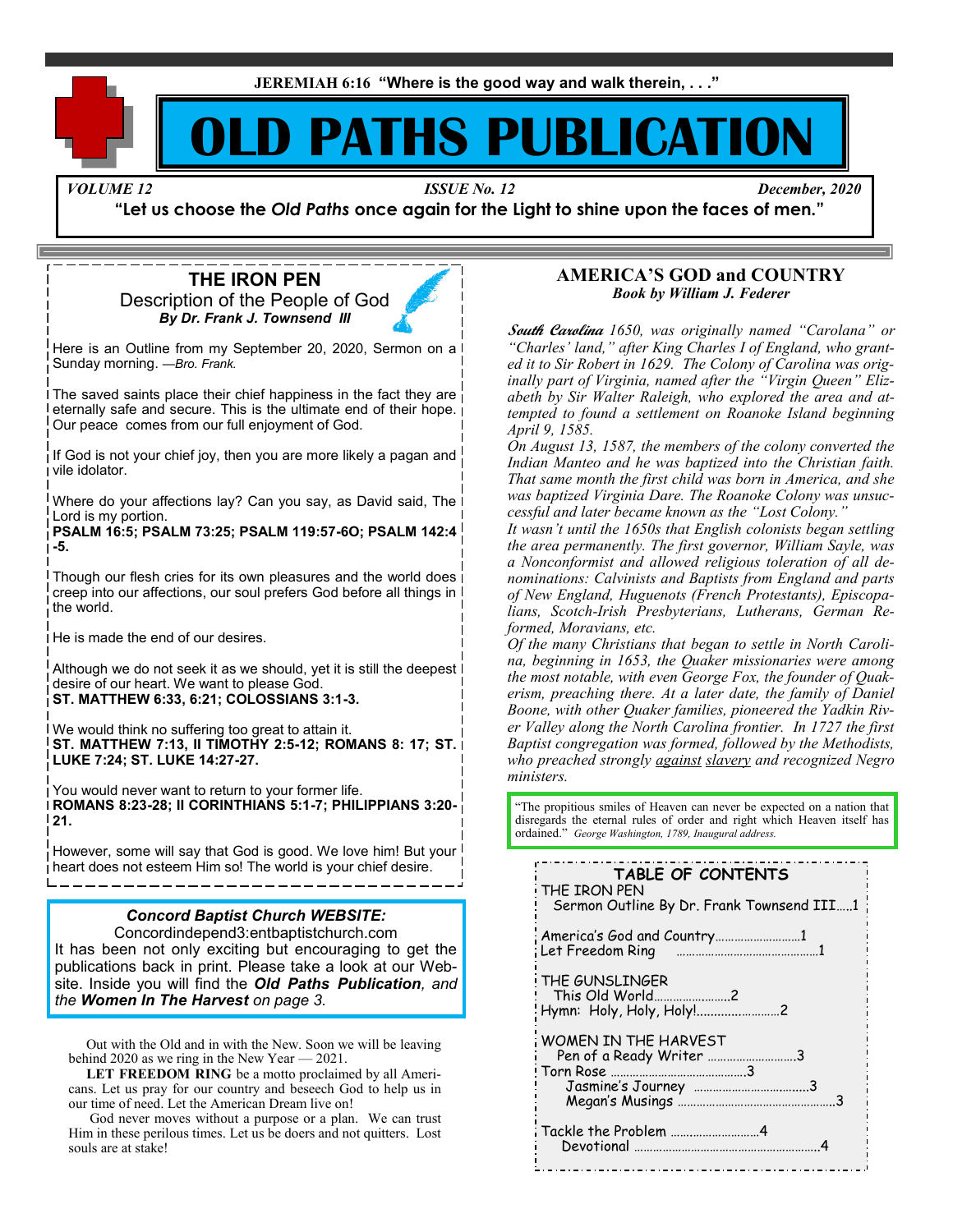*The Gunslinger*



 **This Old World**  *By Pastor Frank J. Townsend III*

 I have a burden for lost souls! I want to win the drug addicts, drunkards, and homeless to the Lord so they can know the peace that only God can give them.

 With old man winter knocking on our doors the weather is a big battle for those huddled on the streets, out in the woods, and in old run down buildings, houses, etc.

 In the early mornings, as I drive to work, I see so many homeless men and women walking down the road with backpacks some wearing jackets or wrapped up in old blankets. They haven't taken a shower. They are walking to stay warm. It's a crying shame!

 I have thought it is their own faults; they need to go find a job, anything to take care of themselves. But my mentality on all this has changed. They need help now! Some are starving and sick. Right here in America there is a need. *What would Jesus do?*  What can we do?

 Recently I met a truck driver and we shared our thoughts on the homeless, the drug addicts, and more. Come to find out, he passes out items that he has put together to help the poor souls, the lost souls — of men and women.

 For a while I've been praying how our church can help those who have no hope, walking our streets; for the most part in despair. Helping them at Thanksgiving time and at Christmas doesn't seem enough. I know of four drug addicts who have overdosed this year. They are in eternity!

 Today and each new day there are more displaced men and women and even families living outside in these cold and frigid elements. Pray with me for leadership and guidance in this matter. Souls of sinners need to be saved. *—Bro. Frank.*

> **JOB 36:6 "He preserveth not the life of the wicked: but giveth right to the poor."**

**JOB 36:15 "He delivereth the poor in his affliction, and openeth their ears in oppression."**

**PSALM 9:18 "For the needy shall not always be forgotten: The expectation of the poor shall** *not* **perish for ever."**

**PSALM 10:2 "The wicked in** *his* **pride doth persecute the poor: let them be taken in the devices that they have imagined."**

**PSALM 10:8** 

**PSALM 10:9**

**PSALM 10:10**

**PSALM 10:14**

**PSALM 12:5**

**PSALM 34:6**

**PSALM 35:10**

**PSALM 68:10 "Thy congregation hath dwelt therein: thou, O God, hast prepared of thy goodness for the poor."**



**Holy, Holy, Holy! Author: Reginald Heber (1783-1826)**

# **HYMN**

Holy, Holy, Holy! Lord God Almighty! Early in the morning our song shall rise to Thee, Holy, Holy, Holy! Merciful and Mighty! God in Three Persons, blessed Trinity!

Holy! Holy! Holy! All the saints adore Thee, Casting down their golden crowns around the glassy sea; Cherubim and seraphim falling down before Thee Perfect in power, in love, and purity.

Holy! Holy! Holy! tho' the darkness hide Thee, Tho' the eye of sinful man Thy glory may not see, Only Thou art holy; there is none beside Thee Perfect in power, in love, and purity.

Holy, Holy, Holy! Lord God Almighty! All Thy works shall praise Thy name, In earth, and sky, and sea. Holy, Holy, Holy! Merciful and Mighty! God in Three Persons, blessed Trinity!

Reginald Heber was an uncommon man. Born into a family of wealth, and culture, he gave his life to the service of God both at home in England and far away in India. He possessed unusual literary gifts.

 Heber lived and worked at a time in history when his contemporaries of English literature were becoming aware of the beauty of words and poetic structure.

 Each stanza in Holy, Holy, Holy! re-emphasizes the doctrine of the Trinity. Stanza one mentions three of the attributes of God; He is "holy, merciful and mighty."

 The second stanza reminds us that God is worshipped in heaven by the saints who have already died, and by the angels — "the cherubim and seraphim." It closes with a "trinity of phrases" which says that God is eternal…. "He was, He is, and He evermore shall be."

 This is Heber's final poetic trinity. He was found drowned (from a stroke) at the young age of 43. The tune associated with these words was composed by John B. Dykes who was one of Britain's leading organists and composers.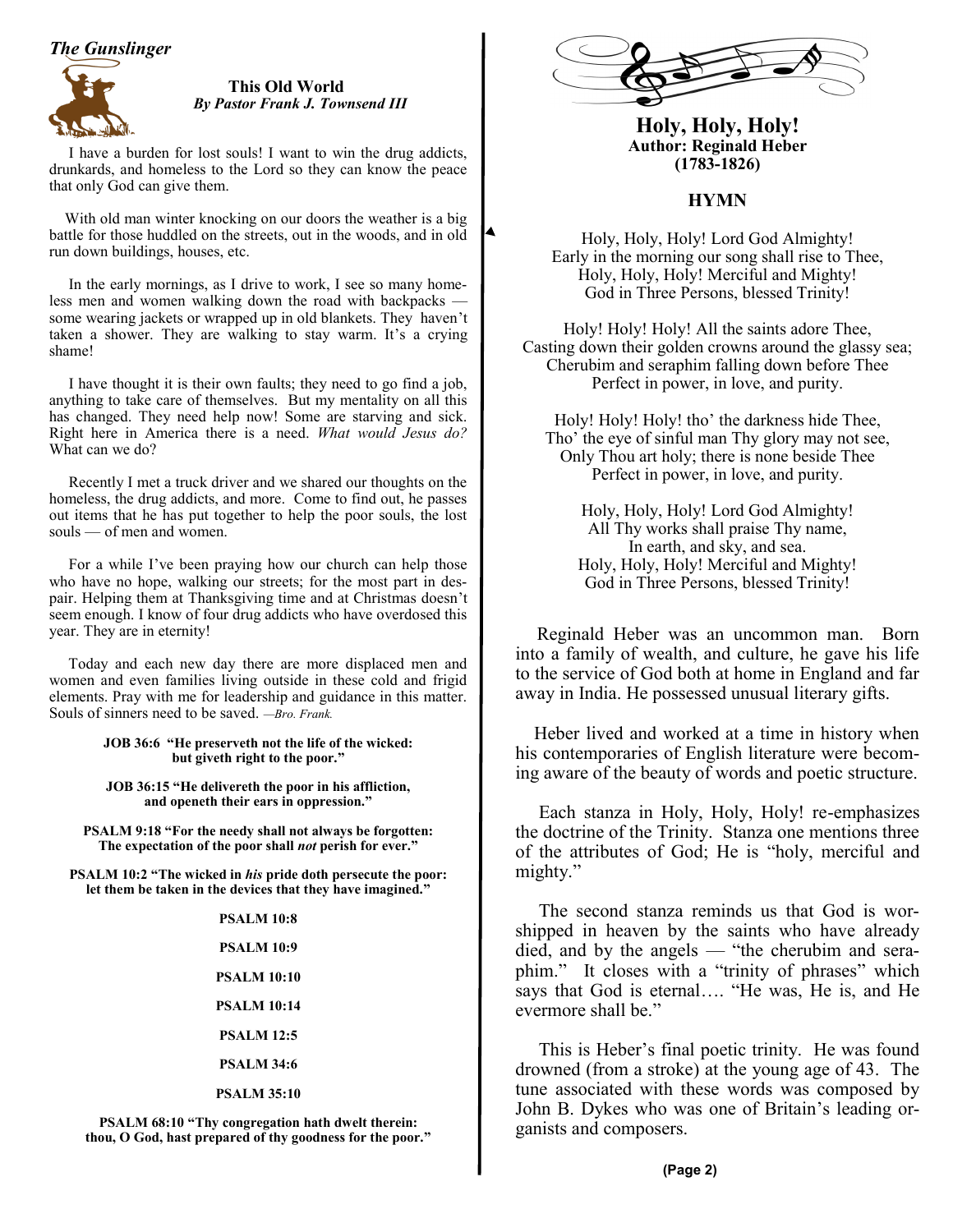

 *The WOMEN IN THE HARVEST publication began back in October of 1998. I founded this publication, hoping to be a blessing and encouragement to the women in the harvest.*  **Wisdom for Women:** Let us be wise and have discretion in the words we say, and the things we do. *—Sis. Linda.*



## **PEN OF A READY WRITER** *By Mrs. Linda K. Townsend*

## **TORN ROSE**

#### **PSALM 34:20 "He keepeth all his bones: not one of them is broken."**

Jesus Christ suffered beyond any human comprehension. When all His bones were out of joint, he still trusted God His Father. The Saviour suffered for mankind. It's a great reminder for us to read ISAIAH Chapter 53.

The suffering a child of God endures is not to be taken lightly. Rather, it is a mighty undertaking; one that can only be done with the help of the Lord because we are weak, but God is strong. **PSALM 84:5 "Blessed is the man whose strength is in thee; …."**

Jesus Christ suffered beyond any human comprehension. When all His bones were out of joint, he still trusted God his Father. The Saviour suffered for mankind. ISAIAH Chapter 53 describes how much He suffered for us. It is a great reminder!

The rose of Sharon is a picture of a perfect rose, and He is the lily of the valleys. **Song Of Solomon 2:1 "I** *AM* **the rose of Sharon, and the lily of the valleys."** Oh how wonderful to know Him.

Perhaps during the warfare we tend to become withered and weak on the battlefield. The battles might seem terribly impossible to win. It was in such a battle that I wrote the poem *Torn Rose* about twenty years ago.

## **TORN ROSE**

Give me strength to carry on, For I am weary and worn today. Give me the whole armour to put on, To fight the battles along the way.

Please keep me from all harm, With the protection You give. The troubled seas You calm, For the victorious life to live.

The battle is almost over, And it is NOT the time to quit. Like the petals on a rose, I am withered and torn a bit.

Picking up the fragments, Is only the work God can do. His grace can heal the hurt! My life has been torn in two.

Only God can do the mending, Hope is coming into view! There is no use pretending; I have to really TRUST in You. —Linda K. Townsend

# **DELIGHT IN THE SCRIPTURES** *By Sushannah (Jasmine) Townsend*

# **SALVATION**

 The biblical story of Jesus and His love is the best of all times. **ST. JOHN 3:16** is so familiar to us. *—Sis. Jasmine.*

I recently was assigned a Bible project. I chose Salvation. Below is  $\ddot{\bullet}$ the outline:

- 1. All men have sinned and are separated from God.
- 2. The Holy Ghost convicts Christians of their sin and draws them to: Jesus Christ.
- 3. Jesus' death fulfilled God's demand of the perfect sacrifice for sin.<br>24. All who believe in the risen Lord Jesus receive forgiveness of their
- All who believe in the risen Lord Jesus receive forgiveness of their ' sin and eternal life as a gift from God.
- 5. The Holy Ghost enters the believer at the new birth and seals each. one to God.
- 6. The Holy Ghost works in the life of the believer:
	- A. to conform him to the image of Christ.
	- B. to give him understanding of God's word.
	- C. to equip him for the ministry.
	- D. to make intercession with God for the believer.

## **"For God so loved the world…."**

## **MEGAN'S MUSINGS By Megan E. Townsend**

*This month I mused about writing about Pastor Frank Townsend who is also my dad. —Sis. Megan.*

*I am musing… I was adopted when I was nine years old by my parents, Frank and Linda Townsend. I am 24. From day one with them I not only got a dad and mom, but my dad is also my pastor.*

*One thing I like about my pastor is that he is an open book. He reminds me a little of Donald Trump. Plain spoken, my dad tells it like it is. I kind of like that. He seems to have my number when I lie to him, and when I do lie he can tell. And if he doesn't know I lied, God knows for sure.*

*Am I thankful for my pastor? Yes I am! He is a fire and brim stone preacher, but he knows how to cool the message down with a little story here and there. It helps me to digest the message easier. I told my mom that I have high respect for him.*

*I love my pastor (dad), my mom, and family.*